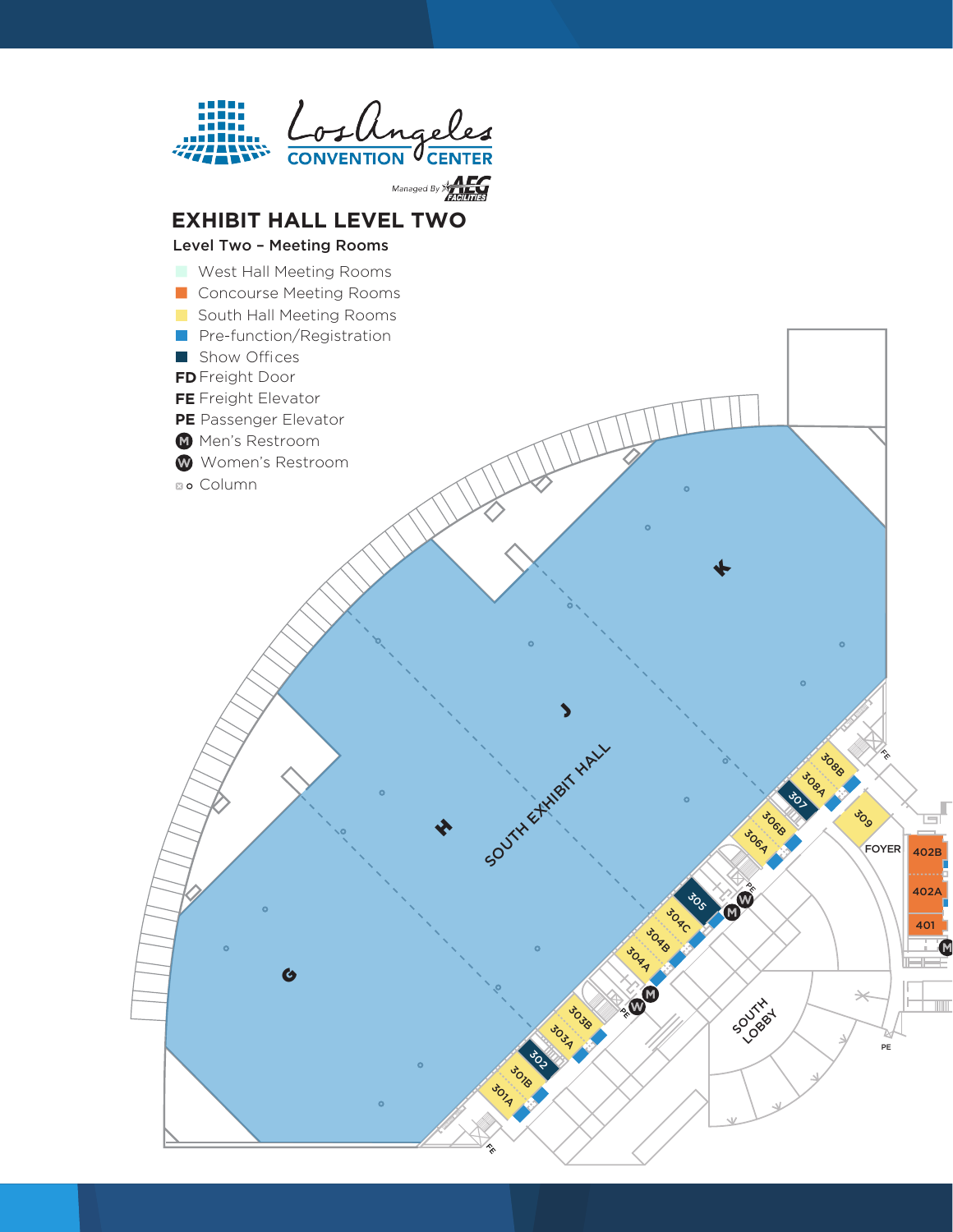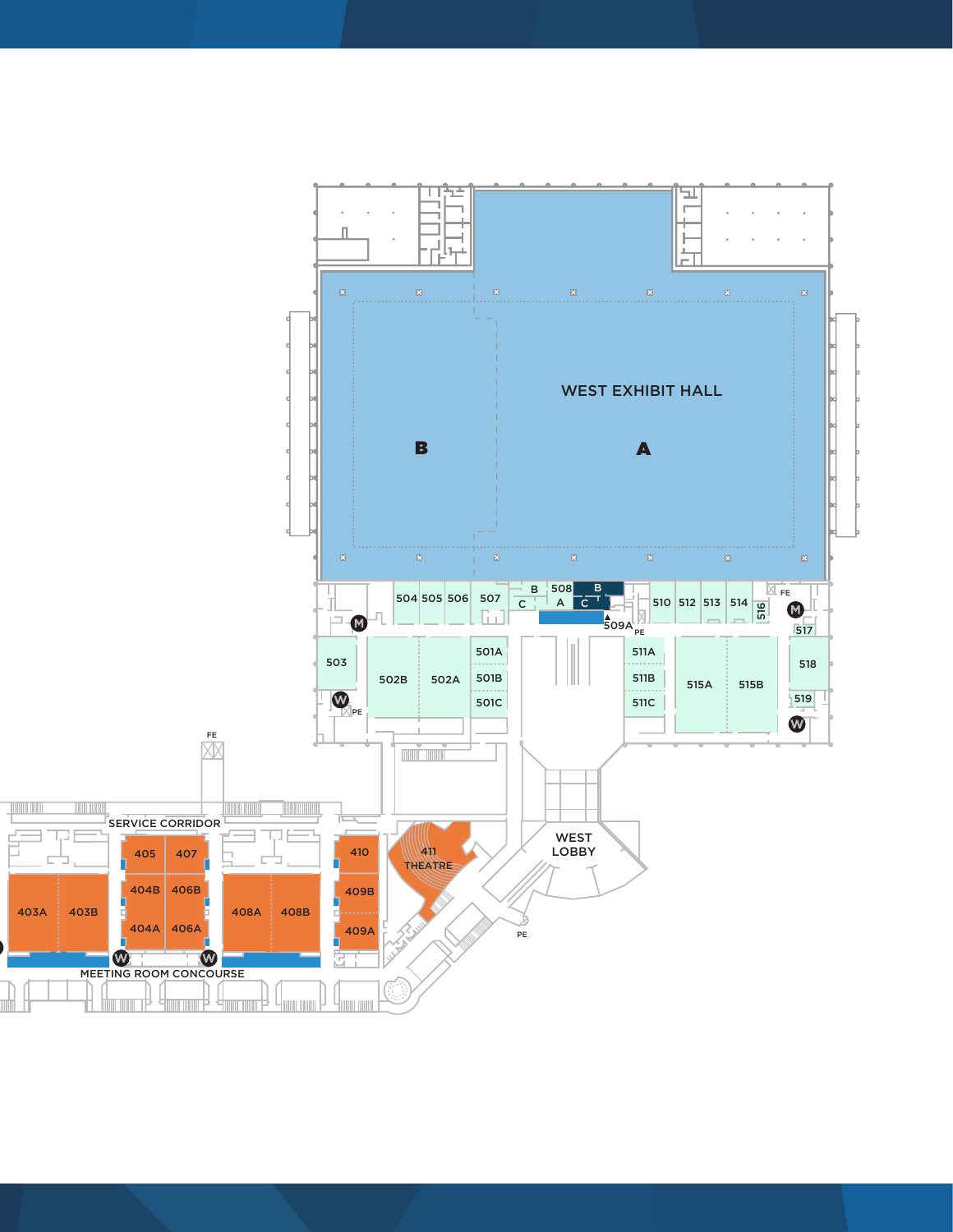| MEETING ROOM SERIES               | <b>DIMENSIONS</b> | <b>SQUARE</b><br><b>FEET</b> | <b>CEILING</b><br><b>HEIGHT</b> | <b>THEATRE</b>       | <b>CLASSROOM</b><br>(a) | <b>BANQUET (b)</b> |
|-----------------------------------|-------------------|------------------------------|---------------------------------|----------------------|-------------------------|--------------------|
| <b>South Hall</b>                 |                   |                              |                                 |                      |                         |                    |
| 301 A                             | 46 x 28           | 1,288                        | 13'9"                           | 100                  | 50                      | 50                 |
| 301 B                             | $46 \times 29$    | 1.334                        | 13'9"                           | 100                  | 50                      | 50                 |
| 301 AB                            | $46 \times 58$    | 2,668                        | 13'9"                           | 260                  | 130                     | 110                |
| 302 (Show Office)                 | 46 x 19           | 874                          | 13'9"                           |                      |                         |                    |
| 303 A or B                        | $46 \times 28$    | 1,288                        | 13'9"                           | 100                  | 50                      | 50                 |
| 303 AB                            | $46 \times 57$    | 2,622                        | 13'9"                           | 260                  | 130                     | 110                |
| 304 A, B, or C                    | $46 \times 29$    | 1,334                        | 13'9''                          | 100                  | 50                      | 50                 |
| 304 AB or BC                      | 46 x 59           | 2,714                        | 13'9''                          | 260                  | 130                     | 110                |
| 304 ABC                           | 46 x 89           | 4,094                        | 13'9"                           | 350                  | 210                     | 160                |
| 305 (Show Office or Meeting Room) | $46 \times 29$    | 1,334                        | 13'9"                           | 100                  | 50                      | 50                 |
| 306 A or B                        | 46 x 28           | 1,288                        | 13'9"                           | 100                  | 50                      | 50                 |
| 306 AB                            | 46 x 57           | 2,622                        | 13'9"                           | 260                  | 130                     | 110                |
| 307 (Show Office)                 | $46 \times 19$    | 874                          | 13'9"                           |                      |                         |                    |
| 308 A                             | $46 \times 29$    | 1,334                        | 13'9"                           | 100                  | 50                      | 50                 |
| 308 B                             | $46 \times 28$    | 1,288                        | 13'9"                           | 100                  | 50                      | 50                 |
| 308 AB                            | $46 \times 58$    | 2,668                        | 13'9"                           | 260                  | 130                     | 110                |
| 309                               | $35 \times 57$    | 1,995                        | 13'9"                           | 150                  | 95                      | 90                 |
| <b>Concourse</b>                  |                   |                              |                                 |                      |                         |                    |
| 401                               | 37 x 23           | 851                          | 15'                             | 50                   | 40                      | 30                 |
| 402 A or B                        | $37 \times 41$    | 1,517                        | 20'                             | 150                  | 60                      | 50                 |
| 402 AB                            | $37 \times 82$    | 3,034                        | 20'                             | 300                  | 160                     | 130                |
| 403 A                             | $53 \times 82$    | 4,346                        | 20'                             | 500                  | 280                     | 200                |
| 403 B                             | $50 \times 82$    | 4,100                        | 20'                             | 500                  | 280                     | 200                |
| 403 AB                            | $103 \times 82$   | 8,446                        | 20'                             | 1,000                | 560                     | 400                |
| 404 A or B                        | $41 \times 41$    | 1,681                        | 20'                             | 150                  | 70                      | 60                 |
| 404 AB                            | 41 x 82           | 3,362                        | 20'                             | 300                  | 160                     | 150                |
| 405                               | $41 \times 40$    | 1,640                        | 15'                             | 150                  | 70                      | 60                 |
| 406 A or B                        | $41 \times 41$    | 1,681                        | 20'                             | 150                  | 70                      | 60                 |
| 406 AB                            | 41 x 82           | 3,362                        | 20'                             | 300                  | 160                     | 150                |
| 407                               | $41 \times 40$    | 1,640                        | 15'                             | 150                  | 70                      | 60                 |
| 408 A or B                        | 52 x 82           | 4,264                        | 20'                             | 500                  | 280                     | 200                |
| 408 AB                            | $104 \times 82$   | 8,528                        | 20'                             | 1,000                | 560                     | 400                |
| 409 A or B                        | $41 \times 41$    | 1,681                        | 20'                             | 150                  | 70                      | 60                 |
| 409 AB                            | 41 x 82           | 3,362                        | 20'                             | 300                  | 160                     | 150                |
| 410                               | 41 x 40           | 1,640                        | 15'                             | 150                  | 70                      | 60                 |
| 411 (Theatre)                     |                   | 3,940                        | 15'8''                          | 299<br>fixed seating |                         |                    |

(a) Classroom set based on (4) per 8'x18" table

(b) Banquet set based on (10) per 66" round table

NOTE: Maximum capacities shown. Capacities subject to change based on staging and audio-visual.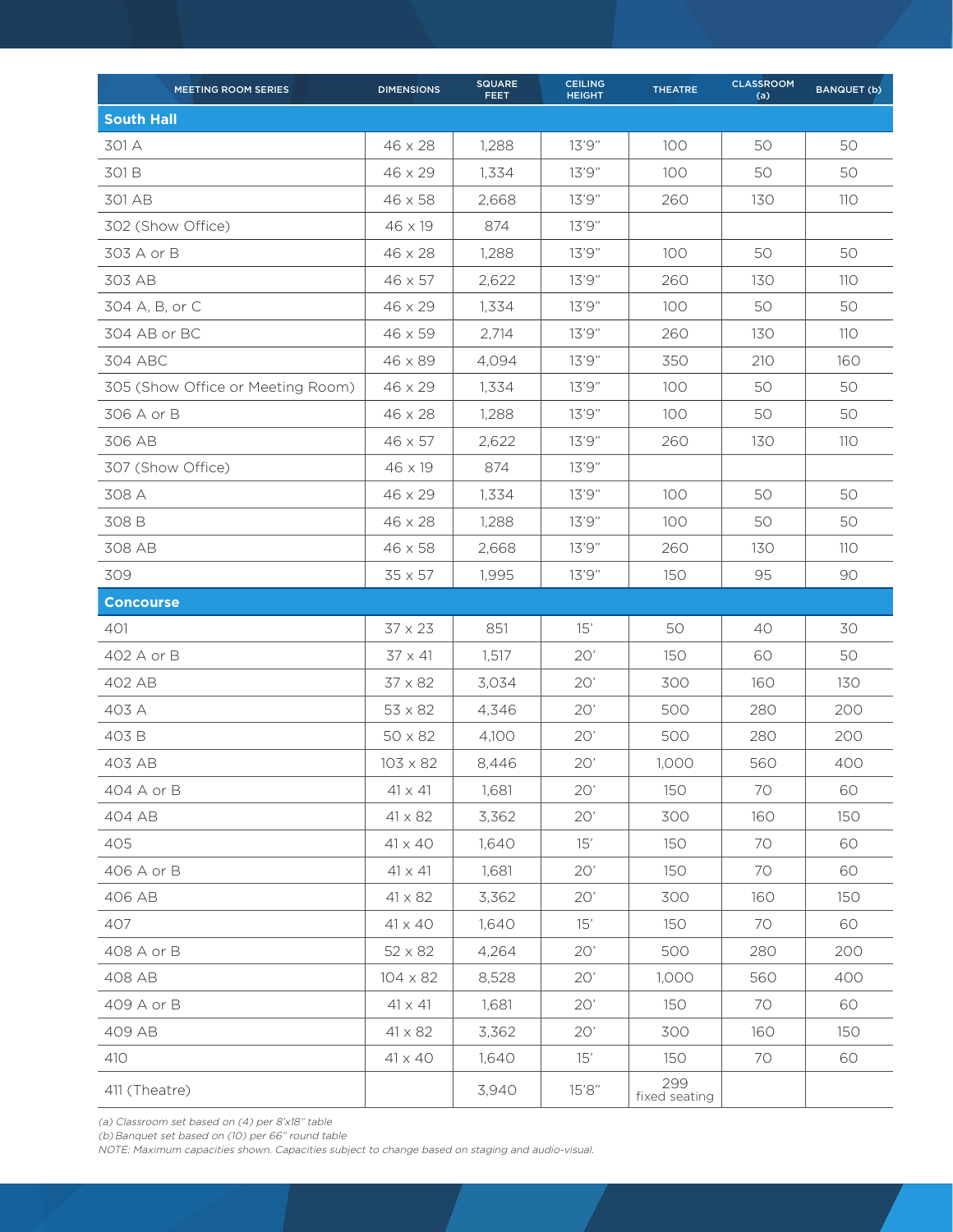| MEETING ROOM SERIES    | <b>DIMENSIONS</b> | <b>SQUARE</b><br><b>FEET</b> | <b>CEILING</b><br><b>HEIGHT</b> | <b>THEATRE</b> | CLASSROOM (a) | <b>BANQUET (b)</b> |
|------------------------|-------------------|------------------------------|---------------------------------|----------------|---------------|--------------------|
| <b>West Hall</b>       |                   |                              |                                 |                |               |                    |
| 501 A or B or C        | $41 \times 28$    | 1,148                        | 13'6''                          | 100            | 50            | 50                 |
| 501 AB or BC           | $57 \times 41$    | 2,337                        | 13'6"                           | 200            | 140           | 100                |
| <b>501 ABC</b>         | $87 \times 40$    | 3,480                        | 13'6''                          | 300            | 190           | 150                |
| 502 A or B             | 86 x 55           | 4.730                        | 13'11''                         | 550            | 280           | 200                |
| 502 AB                 | 84 x 110          | 9,240                        | 13'11''                         | 1,125          | 560           | 550                |
| 503                    | $57 \times 42$    | 2,394                        | 13'4''                          | 250            | 120           | 100                |
| 504                    | $45 \times 27$    | 1,215                        | 9'11''                          | 100            | 50            | 50                 |
| 505                    | $45 \times 27$    | 1,215                        | 9'11''                          | 100            | 50            | 50                 |
| 506                    | $45 \times 27$    | 1,215                        | 9'11''                          | 100            | 50            | 50                 |
| 507                    | $41 \times 31$    | 1,213                        | 9'11''                          | 100            | 50            | 50                 |
| 508 A (Lounge)         | $27 \times 31$    | 837                          | 9'11''                          |                |               |                    |
| 508 B or C (Boardroom) | $15 \times 28$    | 420                          | 9'11''                          |                |               |                    |
| 509 A (Show Office)    | $12 \times 15$    | 180                          | 9'11''                          |                |               |                    |
| 509 B (Show Office)    | $55 \times 16$    | 880                          | 9'11''                          |                |               |                    |
| 509 C (Show Office)    | $27 \times 15$    | 405                          | 9'11''                          |                |               |                    |
| 510                    | $45 \times 27$    | 1,170                        | 9'11''                          | 100            | 50            | 50                 |
| 511 A or B             | $42 \times 28$    | 1,176                        | 13'6''                          | 100            | 50            | 50                 |
| 511 C                  | $42 \times 28$    | 1,176                        | 13'6"*                          | 100            | 50            | 50                 |
| 511 AB or BC           | $57 \times 42$    | 2,394                        | 13'6"*                          | 200            | 140           | 100                |
| <b>511 ABC</b>         | 86 x 40           | 3,440                        | 13'6''                          | 300            | 190           | 150                |
| 512                    | $45 \times 27$    | 1,215                        | 9'11''                          | 100            | 50            | 50                 |
| 513                    | $42 \times 27$    | 1,134                        | 9'11''                          | 100            | 50            | 50                 |
| 514                    | 42 x 27           | 1,134                        | 9'11''                          | 100            | 50            | 50                 |
| 515 A or B             | $104 \times 55$   | 5,720                        | 13'11''                         | 650            | 360           | 240                |
| 515 AB                 | 102 x 110         | 11,220                       | 13'11''                         | 1,300          | 720           | 650                |
| 516                    | $23 \times 14$    | 322                          | 9'1''                           | 20             | 12            | 10 <sup>°</sup>    |
| 517                    | $22 \times 14$    | 308                          | 9'                              | 20             | 12            | 10 <sup>°</sup>    |
| 518                    | $57 \times 42$    | 2,394                        | 13'4''                          | 250            | 120           | 100                |
| 519                    | $24 \times 15$    | 360                          | $8'11''$                        | 20             | 12            | 10                 |

(a) Classroom set based on (4) per 8'x18" table

(b) Banquet set based on (10) per 66" round table

NOTE: Maximum capacities shown. Capacities subject to change based on staging and audio-visual.

\*10' soffit along divider wall tracks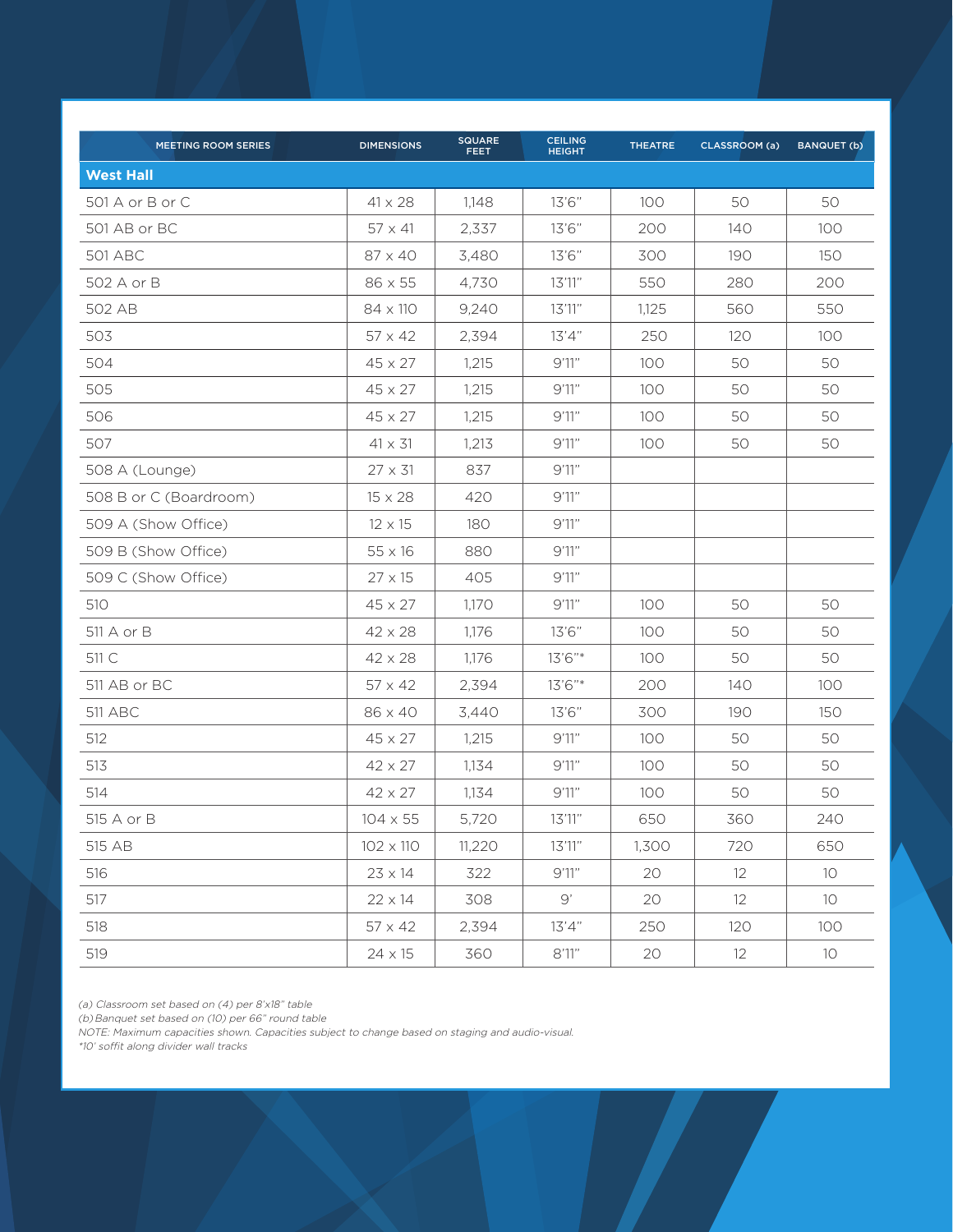## **MEETING ROOM TECHNICAL INFORMATION**

### Electrical

- 120 volt, 20 amp outlets
- 208 volt, 3-phose electrical service

### Lighting System

- Pre-programmed settings
- Dimming capability

### Network

- Two (2) 100 MB, CAT 5 connections to fiber node
- Facility-wide fiber optic cabling backbone

#### Audio

- Permanently installed sound system
- Audio distribution
	- Overhead speakers
	- Can be patched to other rooms and halls
	- Custom installation available

### Video

- Permanently installed video systems
- Video distribution
	- Can be patched to most locations within facility

### **Telecommunications**

- Wireless internet is available throughout the building
- Single-line and multi-line telephones
- Various telephone programming functions (call forwarding, hunt groups, etc.)
- Dedicated modem and ISDN lines

Los Angeles CONVENTION

1201 South Figueroa Street Los Angeles, CA 90015

> phone: (213) 741-1151 fax: (213) 765-4440

www.lacclink.com